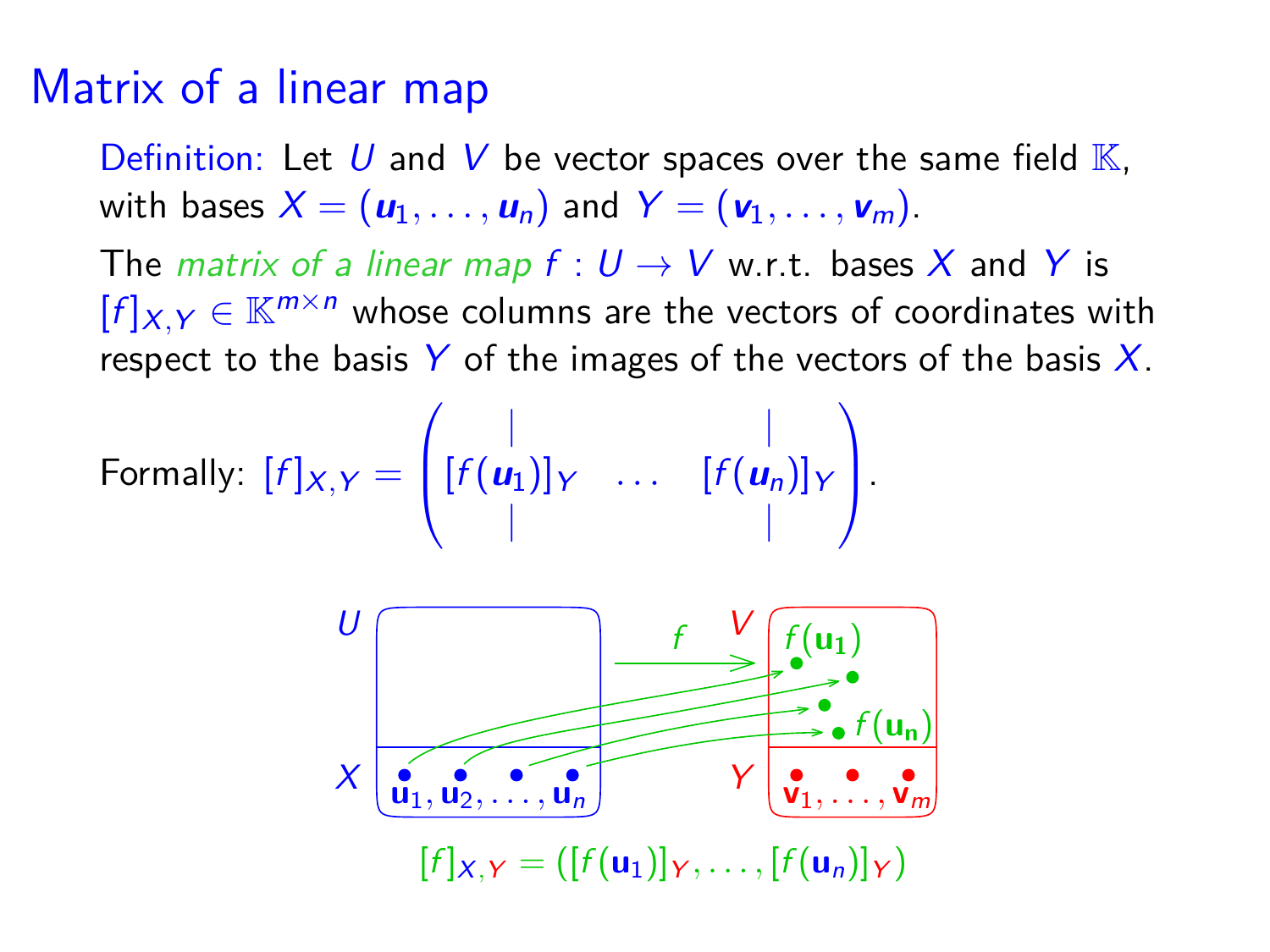## Use of the matrix of a linear map

The matrix is  $[f]_{X,Y} = (\lbrack f(u_1) \rbrack_Y, \ldots, \lbrack f(u_n) \rbrack_Y).$ 

Observation: For any  $w \in U$  :  $[f(w)]_Y = [f]_{X,Y}[w]_X$ .

Proof: 
$$
\mathbf{w} = \sum_{i=1}^{n} a_i \mathbf{u}_i
$$
, i.e.  $[\mathbf{w}] \times = (a_1, ..., a_n)^T$ .  
\n
$$
f(\mathbf{w}) = f\left(\sum_{i=1}^{n} a_i \mathbf{u}_i\right) = \sum_{i=1}^{n} a_i f(\mathbf{u}_i).
$$
\n
$$
[f(\mathbf{w})] \mathbf{v} = \left[\sum_{i=1}^{n} a_i f(\mathbf{u}_i)\right] \mathbf{v} = \sum_{i=1}^{n} a_i [f(\mathbf{u}_i)] \mathbf{v} = [f] \mathbf{x}, \mathbf{v} [\mathbf{w}] \mathbf{x}.
$$
\n
$$
\mathbf{w}
$$
\n
$$
\mathbf{w}
$$
\n
$$
\mathbf{w}
$$
\n
$$
\mathbf{w}
$$
\n
$$
\mathbf{w}
$$
\n
$$
\mathbf{w}
$$
\n
$$
\mathbf{w}
$$
\n
$$
\mathbf{w}
$$
\n
$$
\mathbf{w}
$$
\n
$$
\mathbf{w}
$$
\n
$$
\mathbf{w}
$$
\n
$$
\mathbf{w}
$$
\n
$$
\mathbf{w}
$$
\n
$$
\mathbf{w}
$$
\n
$$
\mathbf{w}
$$
\n
$$
\mathbf{w}
$$
\n
$$
\mathbf{w}
$$
\n
$$
\mathbf{w}
$$
\n
$$
\mathbf{w}
$$
\n
$$
\mathbf{w}
$$
\n
$$
\mathbf{w}
$$
\n
$$
\mathbf{w}
$$
\n
$$
\mathbf{w}
$$
\n
$$
\mathbf{w}
$$
\n
$$
\mathbf{w}
$$
\n
$$
\mathbf{w}
$$
\n
$$
\mathbf{w}
$$
\n
$$
\mathbf{w}
$$
\n
$$
\mathbf{w}
$$
\n
$$
\mathbf{w}
$$
\n
$$
\mathbf{w}
$$
\n
$$
\mathbf{w}
$$
\n
$$
\mathbf{w}
$$
\n
$$
\mathbf{w}
$$
\n
$$
\mathbf{w}
$$
\n
$$
\mathbf{w}
$$
\n
$$
\mathbf{w}
$$
\n
$$
\
$$

 $[{\sf w}]_X=(a_1,\ldots,a_n)^{\sf T}$   $[f({\sf w})]_Y=[f]_{X,Y}[{\sf w}]_X$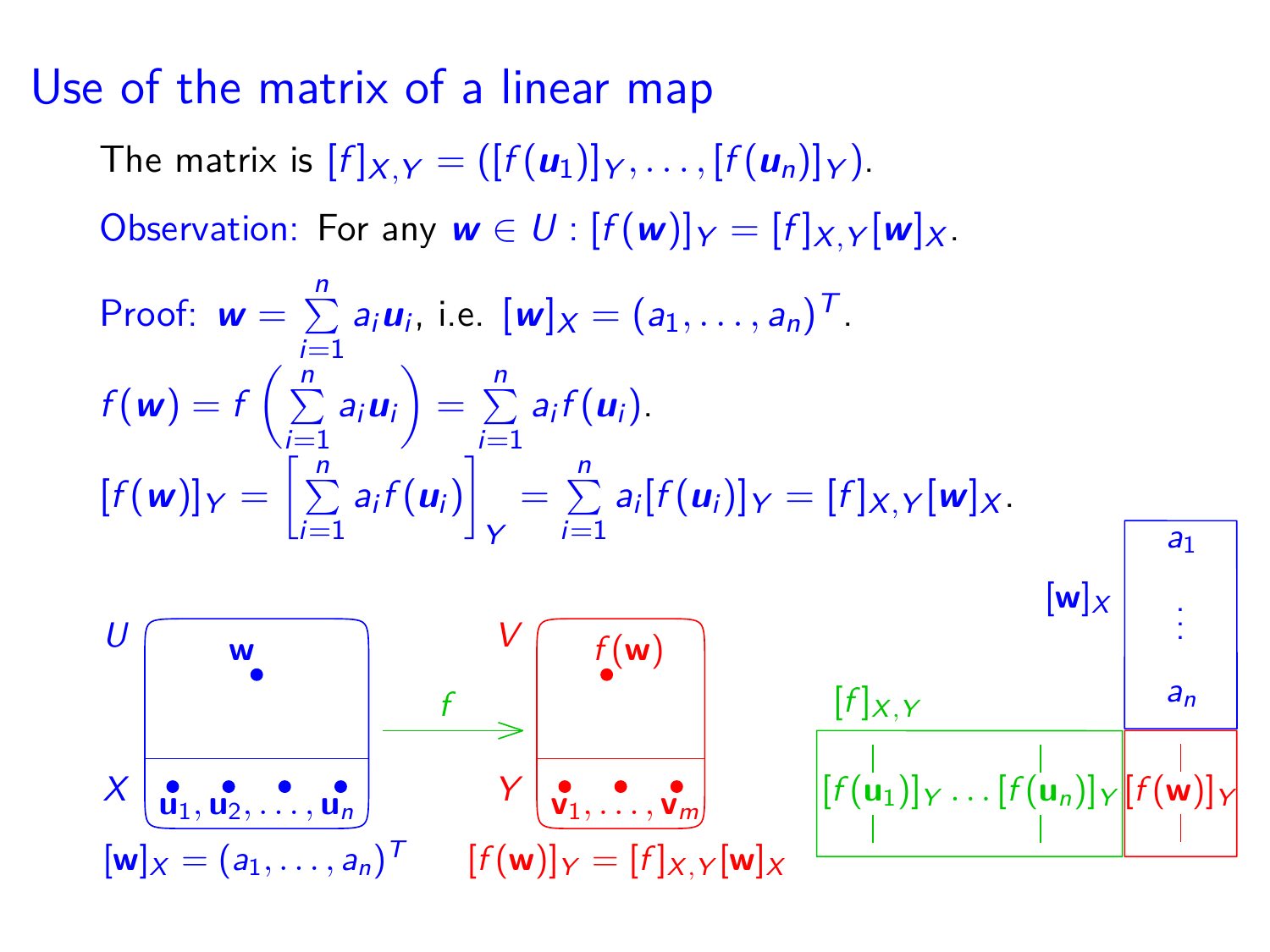### The matrix of a linear mapping in the plane

Determine the matrix of a mapping  $f:\mathbb{R}^2\to\mathbb{R}^2$ with respect to the standard basis  $K$ , that maps vector  $\boldsymbol{u}_1 = (2,1)^{\text{T}}$  onto  $\boldsymbol{v}_1 = (7,0)^{\text{T}}$ , and also  $u_2 = (-1, 1)^T$  onto  $v_2 = (-2, 3)^T$ .

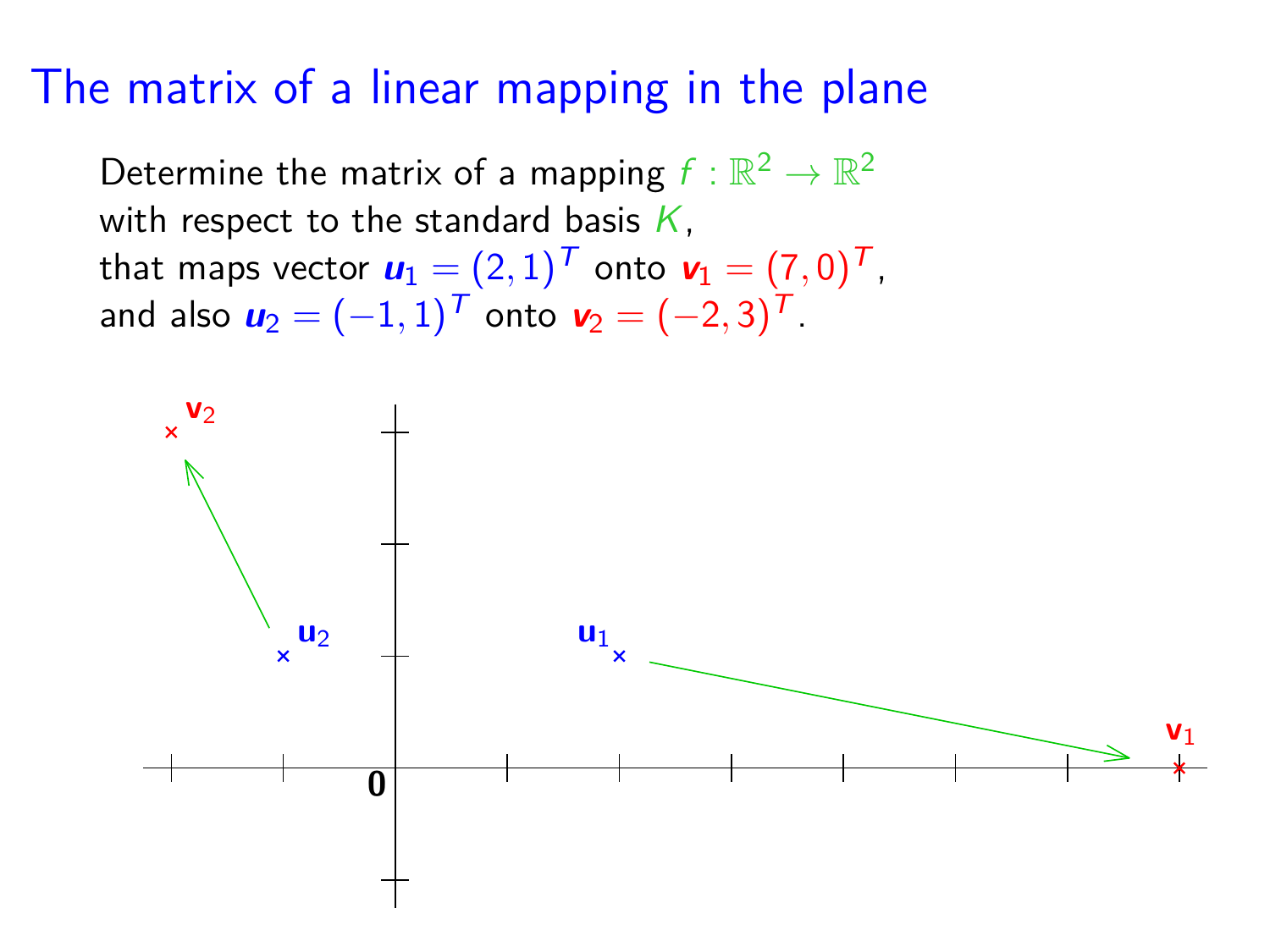The matrix shall satisfy  $[f]_{K,K}[\boldsymbol{u}_i]_K = [\boldsymbol{v}_i]_K$  for  $i = 1, 2$ , i.e.

$$
[f]_{K,K} \begin{pmatrix} 2 & -1 \\ 1 & 1 \end{pmatrix} = \begin{pmatrix} 7 & -2 \\ 0 & 3 \end{pmatrix}
$$

$$
[f]_{K,K} = \begin{pmatrix} 7 & -2 \\ 0 & 3 \end{pmatrix} \begin{pmatrix} 2 & -1 \\ 1 & 1 \end{pmatrix}^{-1} = \begin{pmatrix} 3 & 1 \\ -1 & 2 \end{pmatrix}
$$

hence

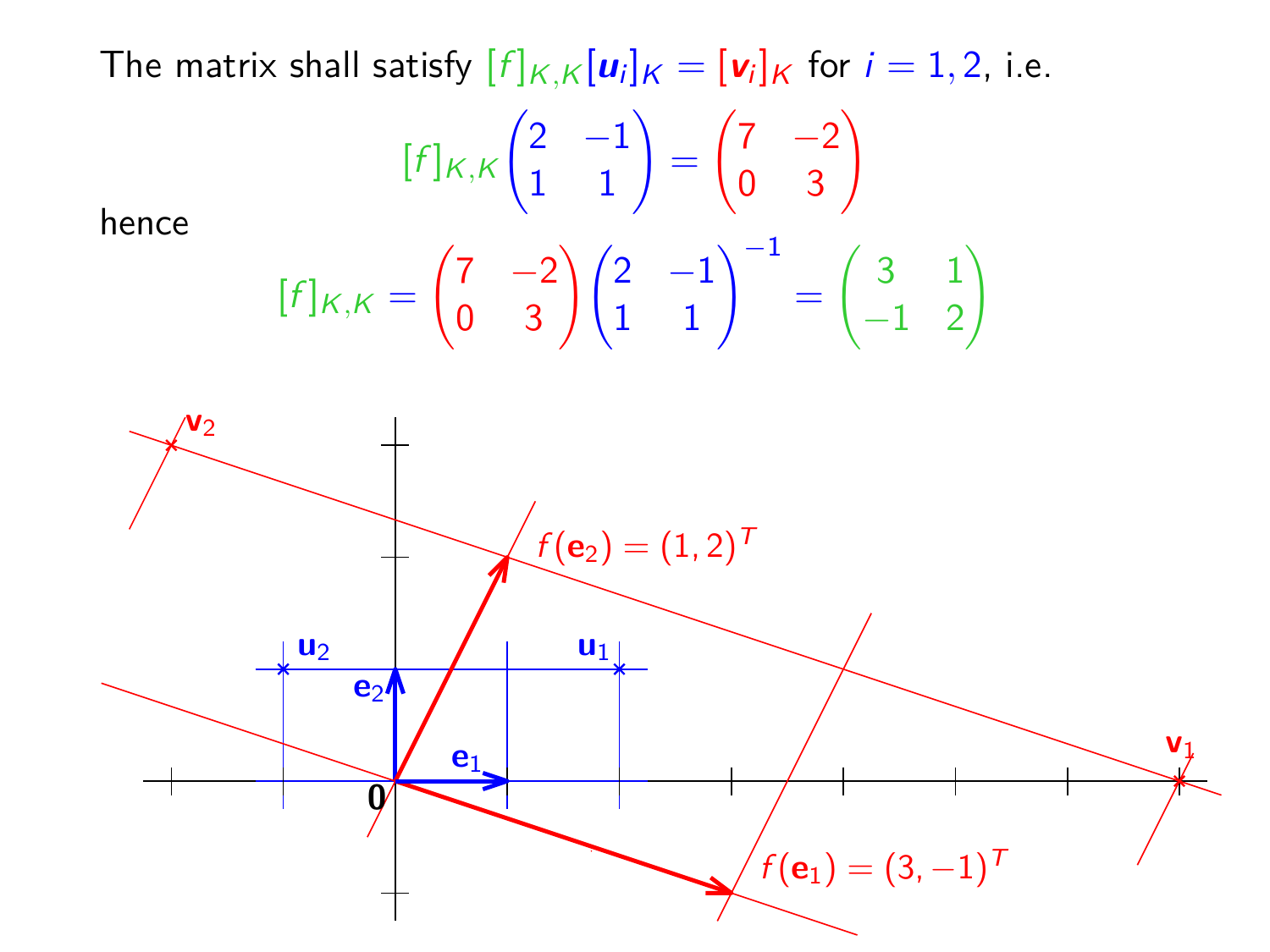### Composition of linear maps

Observation: Let  $U, V$  and  $W$  be vector spaces over  $K$  with finite bases X, Y and Z. For matrices of linear maps  $f: U \rightarrow V$  and  $g: V \to W$  it holds that:  $[g \circ f]_{X,Z} = [g]_{Y,Z}[f]_{X,Y}$ 

Proof: For any  $u \in U$  :  $[(g \circ f)(u)]_Z = [g \circ f]_{X,Z} [u]_X$ , also:  $[(g \circ f)(u)]_Z = [g(f(u))]_Z = [g]_{Y,Z}[f(u)]_Y = [g]_{Y,Z}[f]_{X,Y}[u]_X,$ hence  $[g \circ f]_{X,Z} = [g]_{Y,Z} [f]_{X,Y}$ .

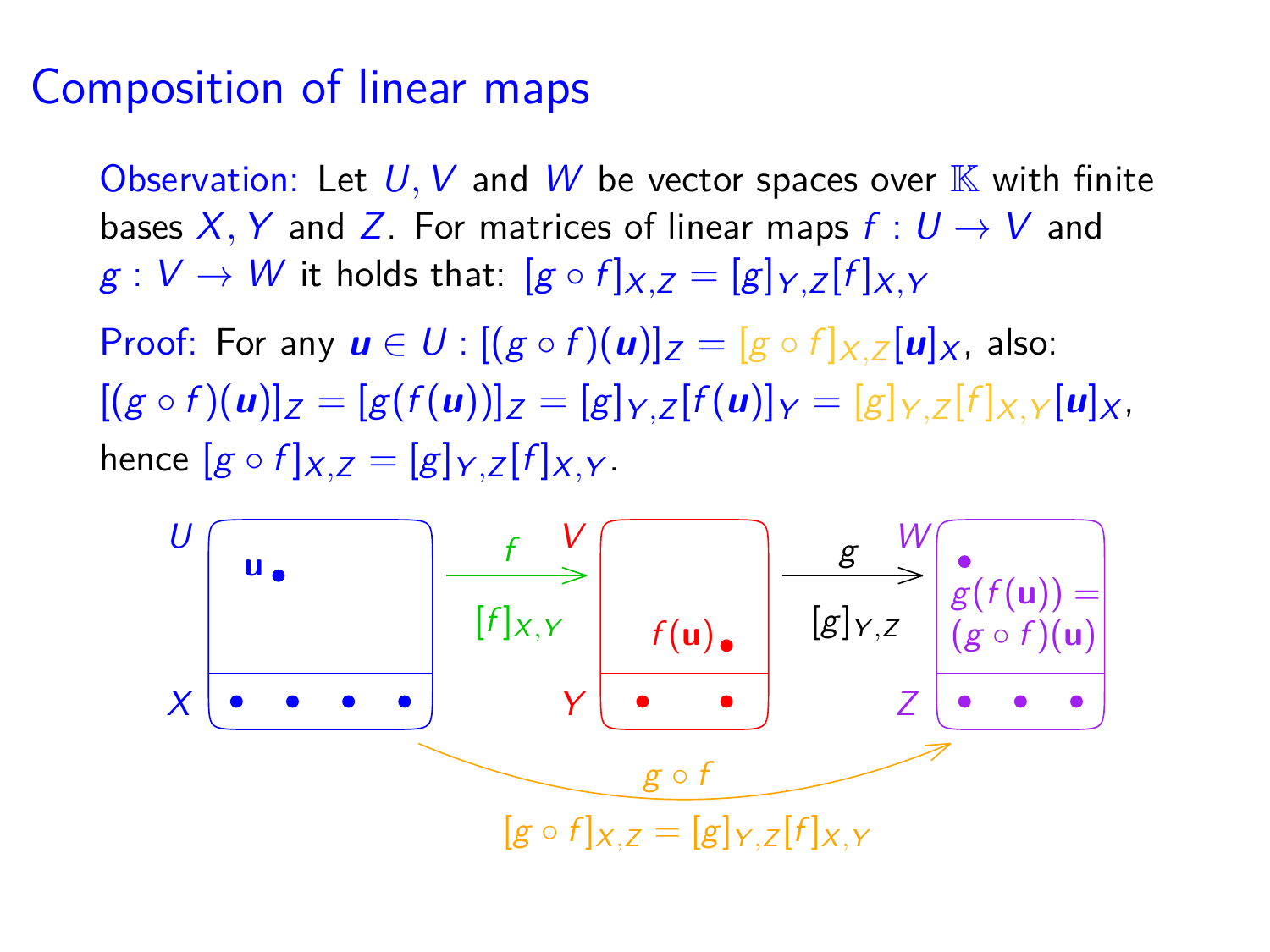## The change of basis matrix

Definition: Let  $X$  and  $Y$  be two finite bases of a vector space U. The *change of basis matrix* from X to Y is  $\left[\frac{id}{X}$   $\right]$ .



Observation:  $[\mathbf{u}]_Y = [id(\mathbf{u})]_Y = [id]_{X,Y} [\mathbf{u}]_X$ .

Observation: Since  $(id]_{Y,X}[id]_{X,Y} = [id]_{X,X} = I_n$ , for  $n = |X|$ , every change of basis matrix is regular and  $\overline{[\mathit{id}]_{Y,X}} = (\overline{[\mathit{id}]_{X,Y}})^{-1}$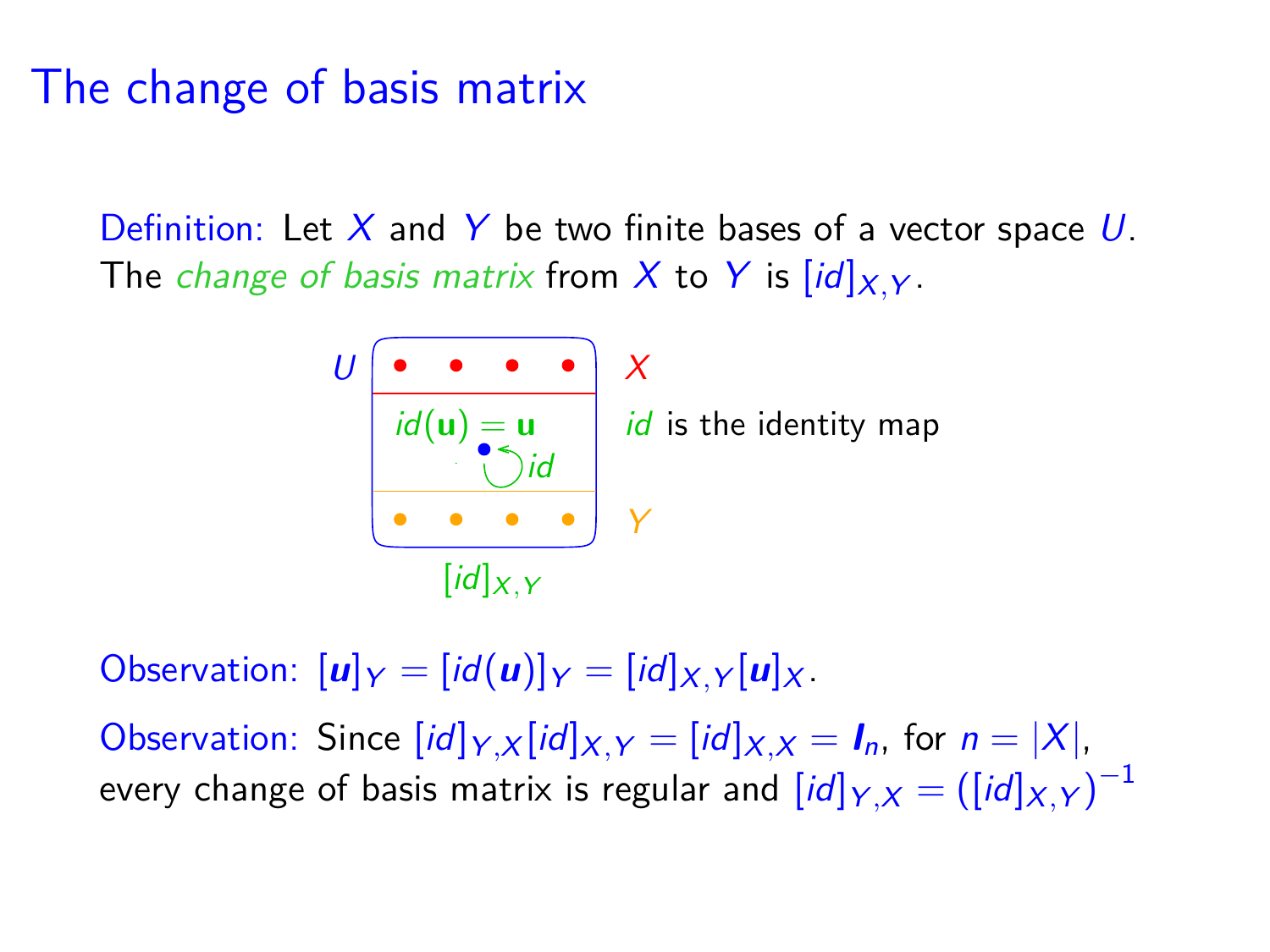## Calculation of the change of basis matrix in  $\mathbb{K}^n$

Let  $X = (\boldsymbol{u}_1, \dots, \boldsymbol{u}_n)$  and  $Y = (\boldsymbol{v}_1, \dots, \boldsymbol{v}_n)$  be two bases of  $\mathbb{K}^n$ . Build matrices **A** =  $\sqrt{ }$  $\overline{ }$ | |  $u_1$  ...  $u_n$ | | Y  $\int$  and  $\bm{B} =$  $\sqrt{ }$  $\overline{ }$ | |  $v_1$  ...  $v_n$ | | <sup>1</sup>  $\overline{\phantom{a}}$ Any  $w \in \mathbb{K}^n : w = \sum^{n}$  $\sum_{i=1}^{n} a_i u_i = \mathbf{A}[\mathbf{w}] \times \text{ with } [\mathbf{w}] \times = (a_1, \dots, a_n)^T.$ similarly:  $\mathbf{w} = \sum^{n}$  $\sum_{i=1}^{n} b_i \mathbf{v}_i = \mathbf{B}[\mathbf{w}] \gamma$ , with  $[\mathbf{w}] \gamma = (b_1, \dots, b_n)^T$ .

From  $w = A[w]_X = B[w]_Y$ we derive that:  $[w]_Y = B^{-1}A[w]_X = [id]_{X,Y}[w]_X$ .

In practice we may use Gaussian elimination as follows:  $(\mathbf{B}|\mathbf{A}) \sim \sim (\mathbf{I}_n|\mathbf{B}^{-1}\mathbf{A}) = (\mathbf{I}_n|[id]_{X|Y}).$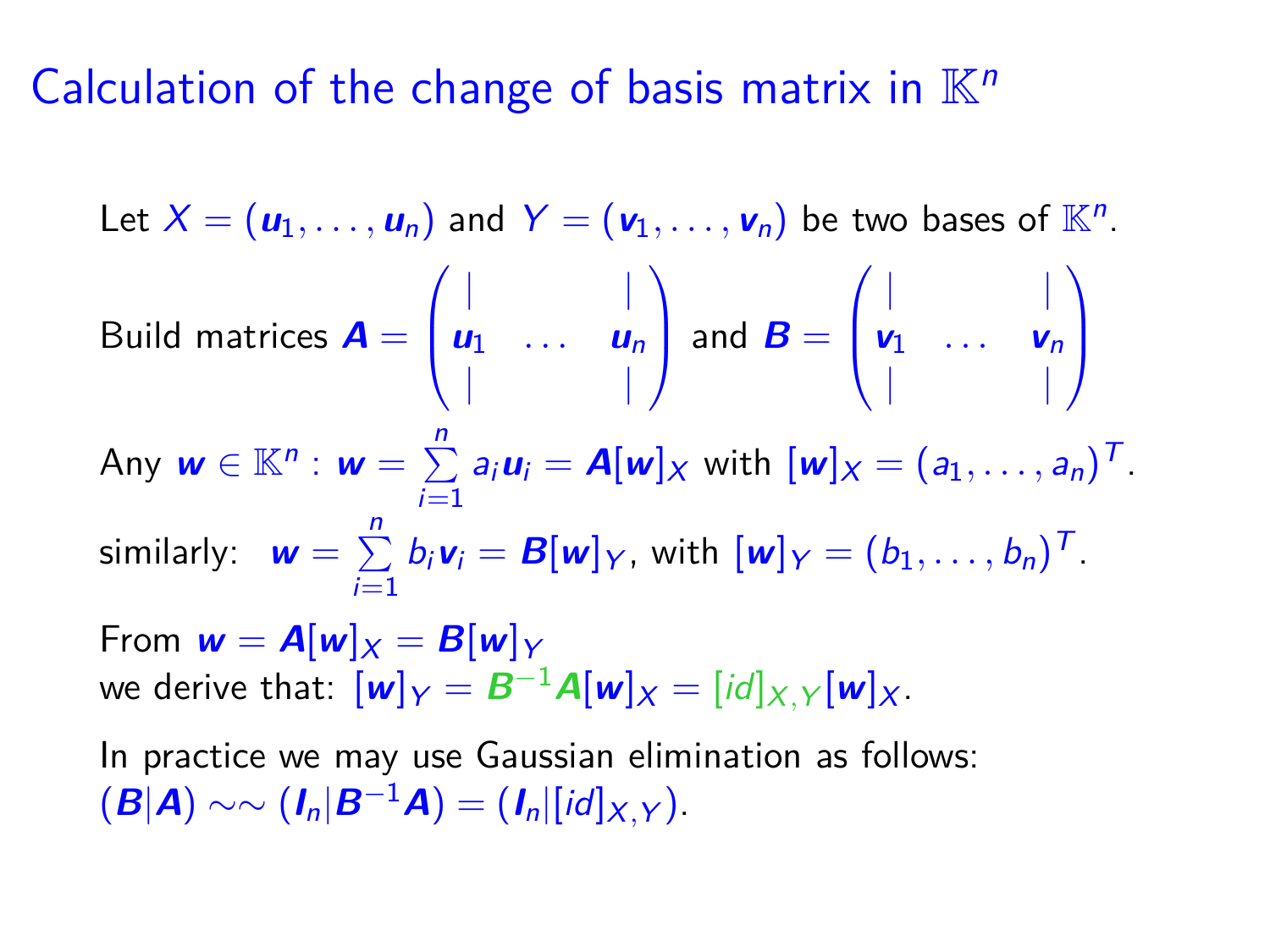# Example

In the space  $\mathbb{Z}_5^4$  determine the change of basis matrix  $\textsf{from}\,\,X=\{(2,3,0,2)^{\textsf{T}},(1,1,1,1)^{\textsf{T}},(2,0,3,3)^{\textsf{T}},(1,4,2,0)^{\textsf{T}}\}$  $\mathbf{Y} = \{ (1, 2, 0, 1)^T, (2, 0, 3, 3)^T, (3, 1, 4, 1)^T, (4, 2, 0, 1)^T \}.$ 

We form a matrix, the columns on the left side are from  $Y$ , on the right from  $X$ . By Gaussian elimination we transform the left side into  $I_n$ . The change of basis matrix appears then on the right.

$$
\begin{pmatrix}\n1 & 2 & 3 & 4 \\
2 & 0 & 1 & 2 \\
0 & 3 & 4 & 0 \\
1 & 3 & 1 & 1\n\end{pmatrix}\n\begin{pmatrix}\n2 & 1 & 2 & 1 \\
3 & 1 & 0 & 4 \\
0 & 1 & 3 & 2 \\
0 & 0 & 1 & 0\n\end{pmatrix}\n\sim\n\sim\n\begin{pmatrix}\n1 & 0 & 0 & 0 & 3 & 0 & 0 & 0 \\
0 & 1 & 0 & 0 & 4 & 3 & 1 & 3 \\
0 & 0 & 1 & 0 & 3 & 3 & 0 & 4 \\
0 & 0 & 0 & 1 & 0 & 4 & 0 & 0\n\end{pmatrix}
$$
\nThe change of basis matrix from X to Y is: 
$$
[id]_{X,Y} = \begin{pmatrix}\n3 & 0 & 0 & 0 & 0 \\
4 & 3 & 1 & 3 & 0 \\
3 & 3 & 0 & 4 & 0 \\
0 & 4 & 0 & 0 & 0\n\end{pmatrix}
$$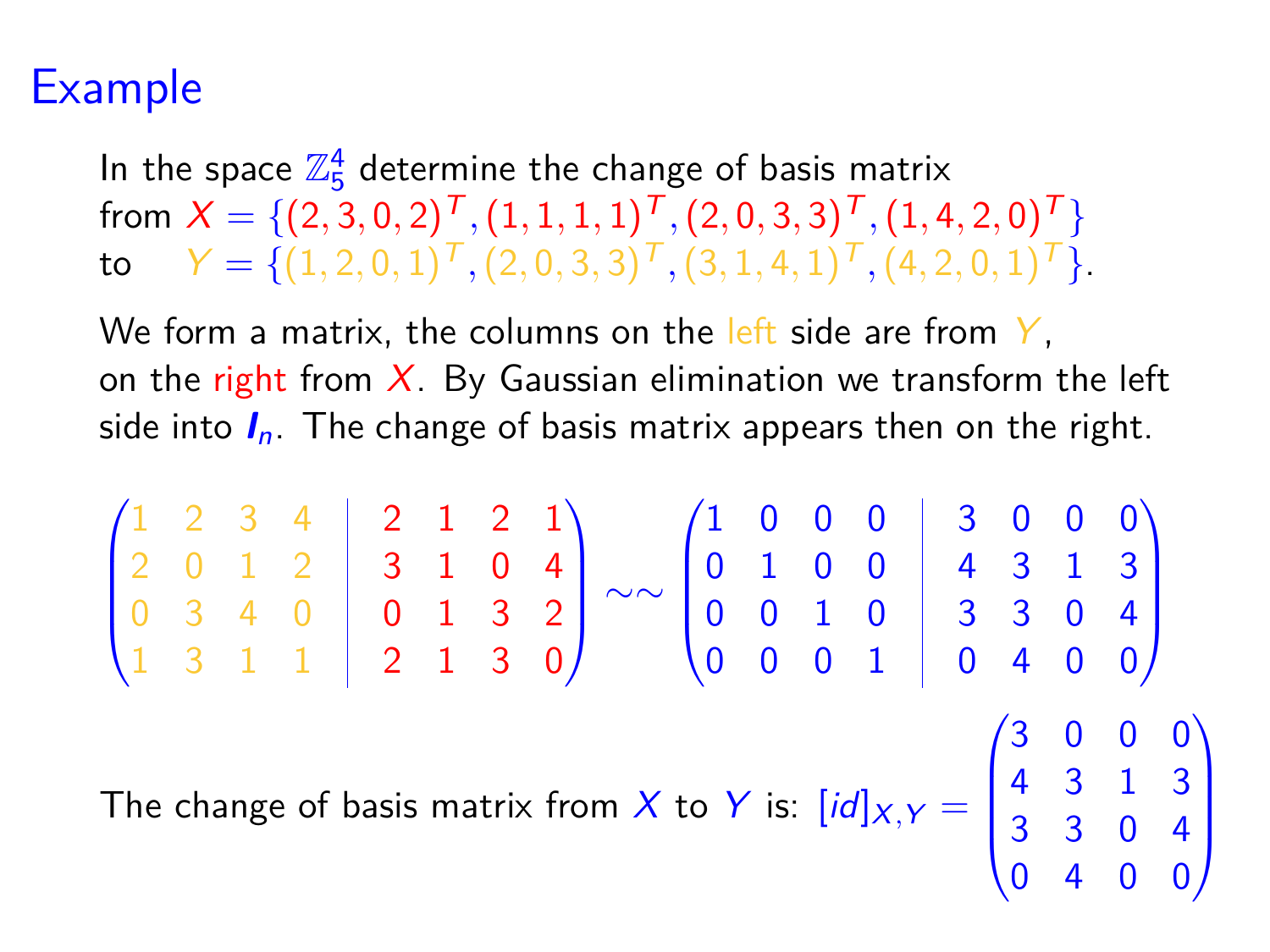## **Isomorphism**

Definition: A bijective linear map is called isomorphism.

Observation: If  $f: U \rightarrow V$  is an isomorphism,

then  $f^{-1}: V \to U$  is also an isomorphism.

Proof:  $f^{-1}$  is bijective by the definition, we show that it is linear. For any  $\mathsf{v},\mathsf{v}'\in\mathsf{V}$  let  $\mathsf{u}=\mathsf{f}^{-1}(\mathsf{v})$  and  $\mathsf{u}'=\mathsf{f}^{-1}(\mathsf{v}')$ i.e.  $f(\mathbf{u}) = \mathbf{v}$  and  $f(\mathbf{u}') = \mathbf{v}'$ .



Linearity of addition:  $f^{-1}(\mathbf{v} + \mathbf{v}') = f^{-1}(f(\mathbf{u}) + f(\mathbf{u}')) =$  $f^{-1}(f(u + u')) = u + u' = f^{-1}(v) + f^{-1}(v')$ 

Linearity of scalar multiples:  $\forall a \in \mathbb{K} : f^{-1}(a\mathbf{v}) = f^{-1}(af(\mathbf{u})) = f^{-1}(f(a\mathbf{u})) = a\mathbf{u} = af^{-1}(\mathbf{v}).$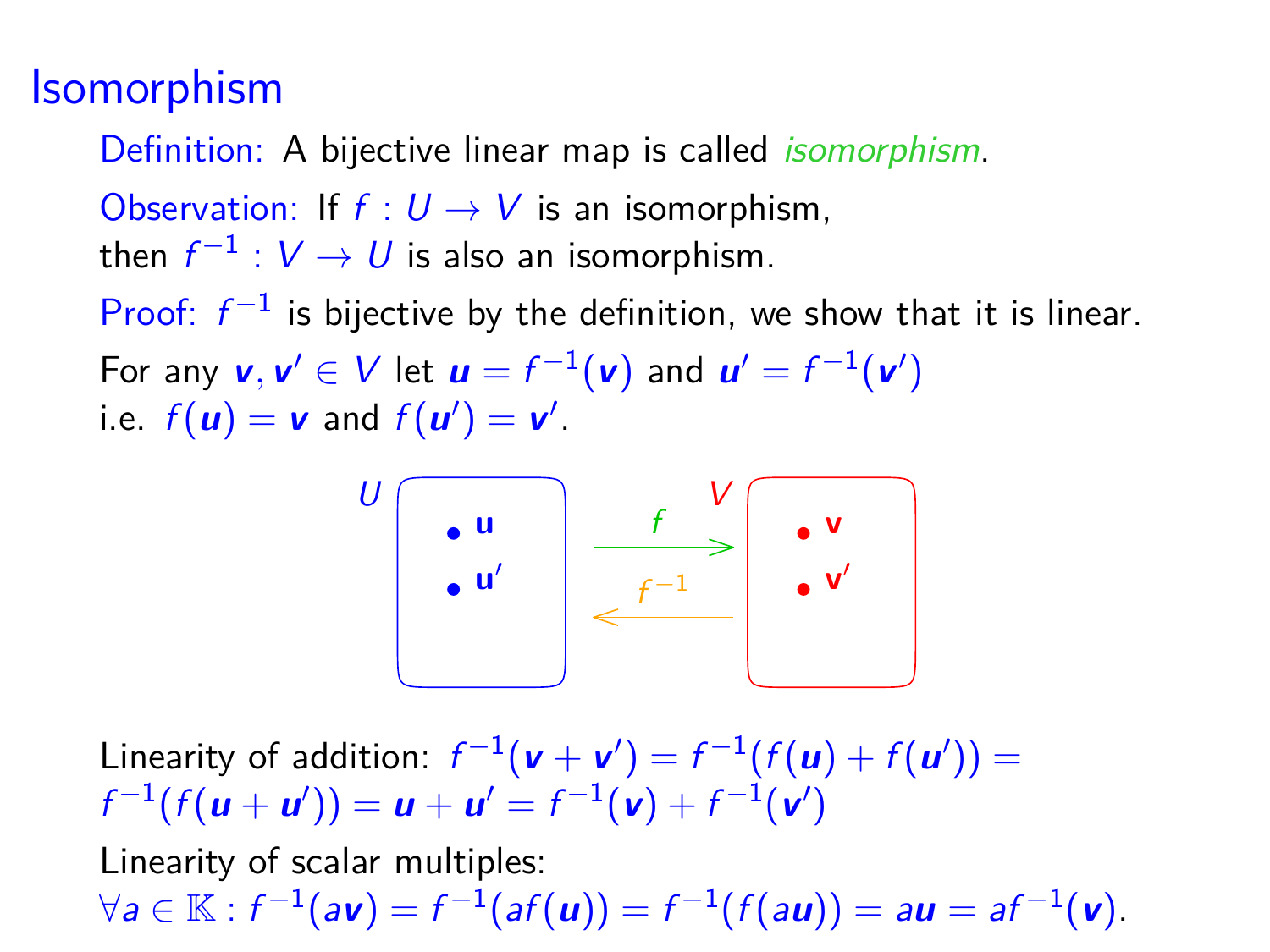#### Characterization of matrices of an isomorphism

Theorem: A linear map  $f: U \to V$  is an isomorphism of spaces U and V with finite bases X and Y if and only if  $[f]_{X,Y}$  is regular.



Proof:  $\Leftarrow$ : Consider  $g: V \to U$  such that  $[g]_{Y,X} = [f]_{X,Y}^{-1}$ .  $[g \circ f]_{X,X} = [f]_{X,Y}^{-1}[f]_{X,Y} = I_{|X|} = [id]_{X,X} \Rightarrow f$  is injective  $[f \circ g]_{Y,Y} = [f]_{X,Y}[f]_{X,Y}^{-1} = I_{|Y|} = [id]_{Y,Y} \Rightarrow f$  is surjective  $\Rightarrow$ :  $\frac{[f^{-1}]_{Y,X}[f]}{[f^{-1}]}_{X,Y} = \frac{[id]}{[d]}_{X,X} = \frac{I}{[X]} \Rightarrow |Y| \ge |X|$  $[f]_{X,Y}[f^{-1}]_{Y,X} = [id]_{Y,Y} = I_{|Y|} \Rightarrow |X| \ge |Y|$ )  $\Rightarrow$   $|X| = |Y|$ 

Corollary: When *f* is an isomorphism:  $[f^{-1}]_{Y,X} = [f]_{X,Y}^{-1}$ .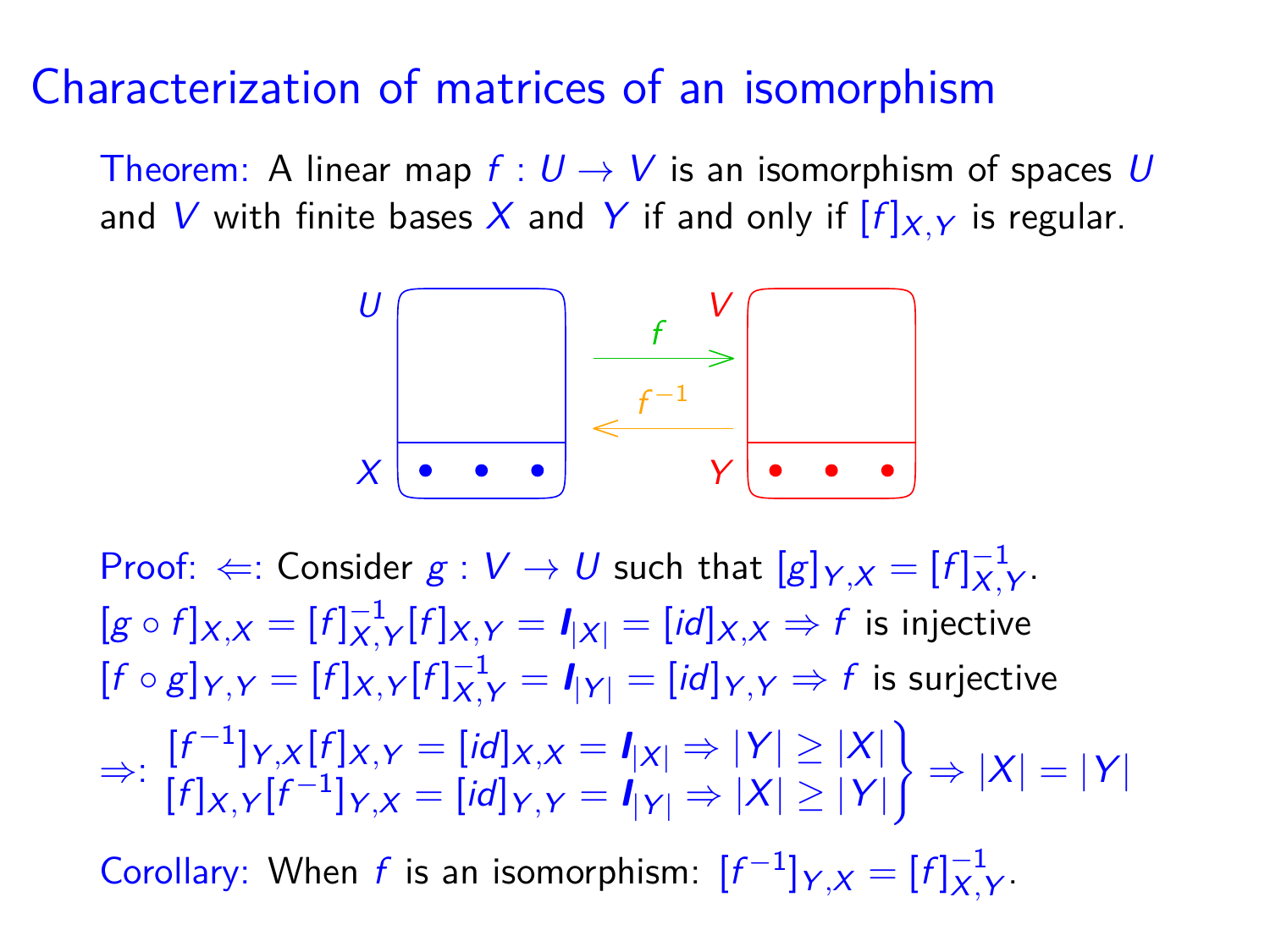### Example of an isomorphism

Let  $(\mathcal{X}, \triangle)$  be the vector space of even subgraphs of a graph G. The underlying field is  $\mathbb{Z}_2.$  The following map  $f:\mathcal{X}\rightarrow \mathbb{Z}_2^3$ is linear and bijective, hence an isomorphism.



Linearity holds, e.g:



The matrix of the mapping depends on both bases chosen.

E.g. 
$$
[f]_{\{A_1, A_2, A_3\},\kappa} = \begin{pmatrix} 1 & 0 & 0 \\ 0 & 1 & 0 \\ 0 & 0 & 1 \end{pmatrix}
$$

The dimension of both spaces is 3.